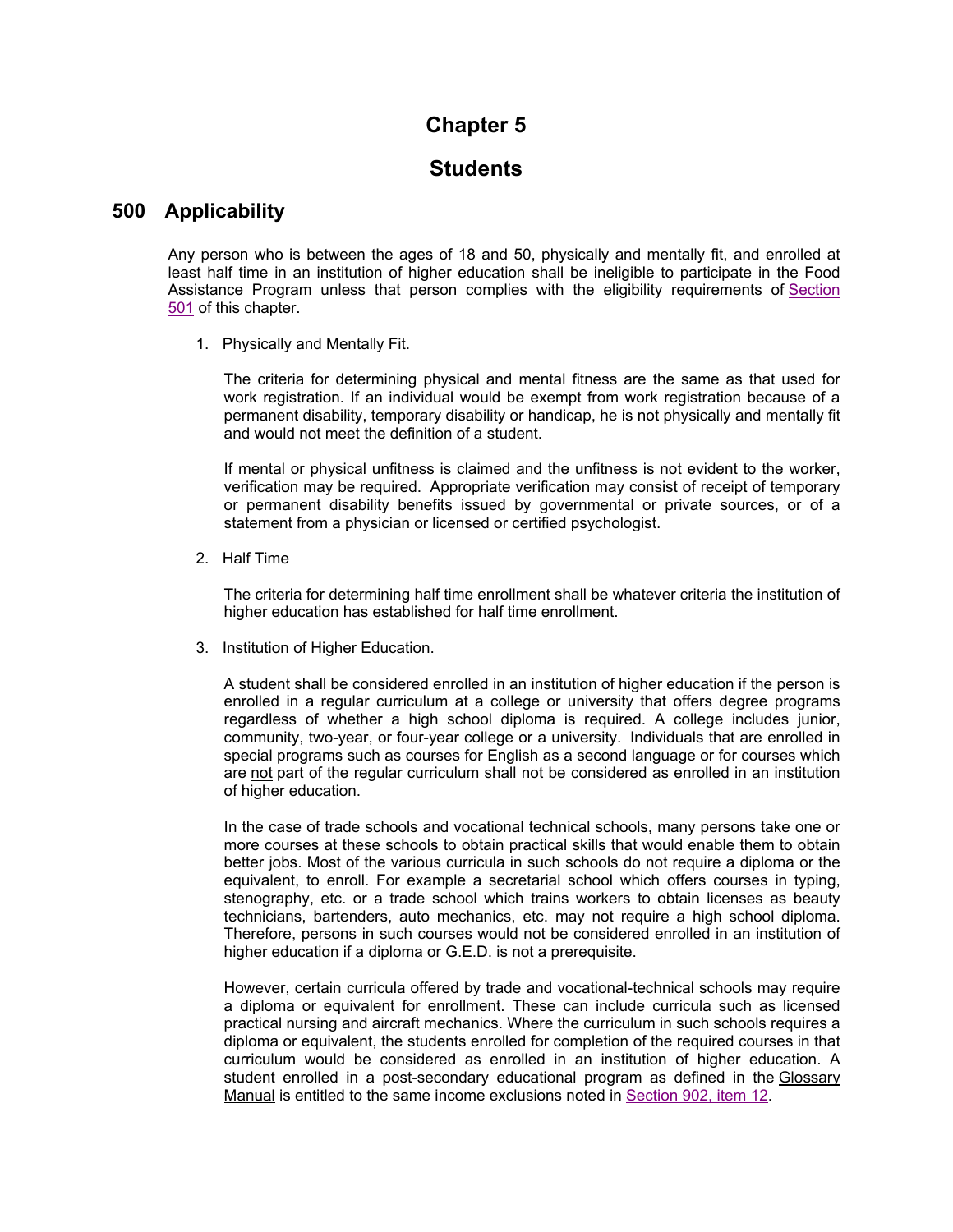4. Non-Students

This chapter does not apply to persons age 17 or under, persons age 50 or over, persons physically or mentally unfit, persons attending high school, persons participating in onthe-job training programs, persons not attending school at least half time, or to persons enrolled full time in schools and training programs which are not institutions of higher education.

### **501 Eligibility Requirements**

In order to be eligible to participate in the Food Assistance Program, any student (as defined in Section 500), shall meet at least one of the following criteria:

- 1. Be employed for 20 hours per week and be paid for such employment. Students whose work hours fluctuate from week to week shall be determined eligible as long as the work hours average 20 hours per week or 80 hours per month.  $11$ 
	- a) If self-employed, be employed 20 hours per week and receive weekly earnings at least equal to the Federal minimum wage multiplied by 20 hours. Self-employed students whose work hours fluctuate from week to week shall be determined eligible as long as the paid work hours average 20 hours per week or 80 hours per month.<sup>[2]</sup>
	- b) A student shall be ineligible in any month for which the anticipation of work is less than 20 hours a week or 80 hours per month.
- 2. Participate in a State or federally financed work study program during the school term. To qualify under this provision, the work study must be approved for the school term, and the student must anticipate actually working during this time. The student eligibility shall begin with the month in which the school term begins or the month work study is approved, whichever is later. Once begun, the student eligibility shall continue until the end of the month in which the school term ends, or it becomes known that the student has refused an assignment. The student eligibility shall not continue between terms when there is a break of a full month or longer unless the student is participating in work study during the break.
- 3. Participate in an on-the-job training program a person is considered to be participating in an on-the-job training program only during the period of time the person is being trained by the employer. During the period of time the person is attending classes, he will have to meet one of the other student criteria in order to receive food assistance.
- 4. Participate in any work incentive program under Title IV of the Social Security Act. In Alabama this is JOBS.
- 5. Be responsible for the care of a dependent household member under the age of six.
- 6. Parents of a child above age 5 but under age 12 for whom adequate child care is not available to enable the student to attend class and satisfy the 20 hour work requirement or participate in a state or federally financed work study program during the regular school year. Adequate child care for the purpose of the student eligibility criteria shall be defined as care provided by a licensed day care center, a licensed day care home, or an individual whom the student feels is responsible for caring for the child. If such care is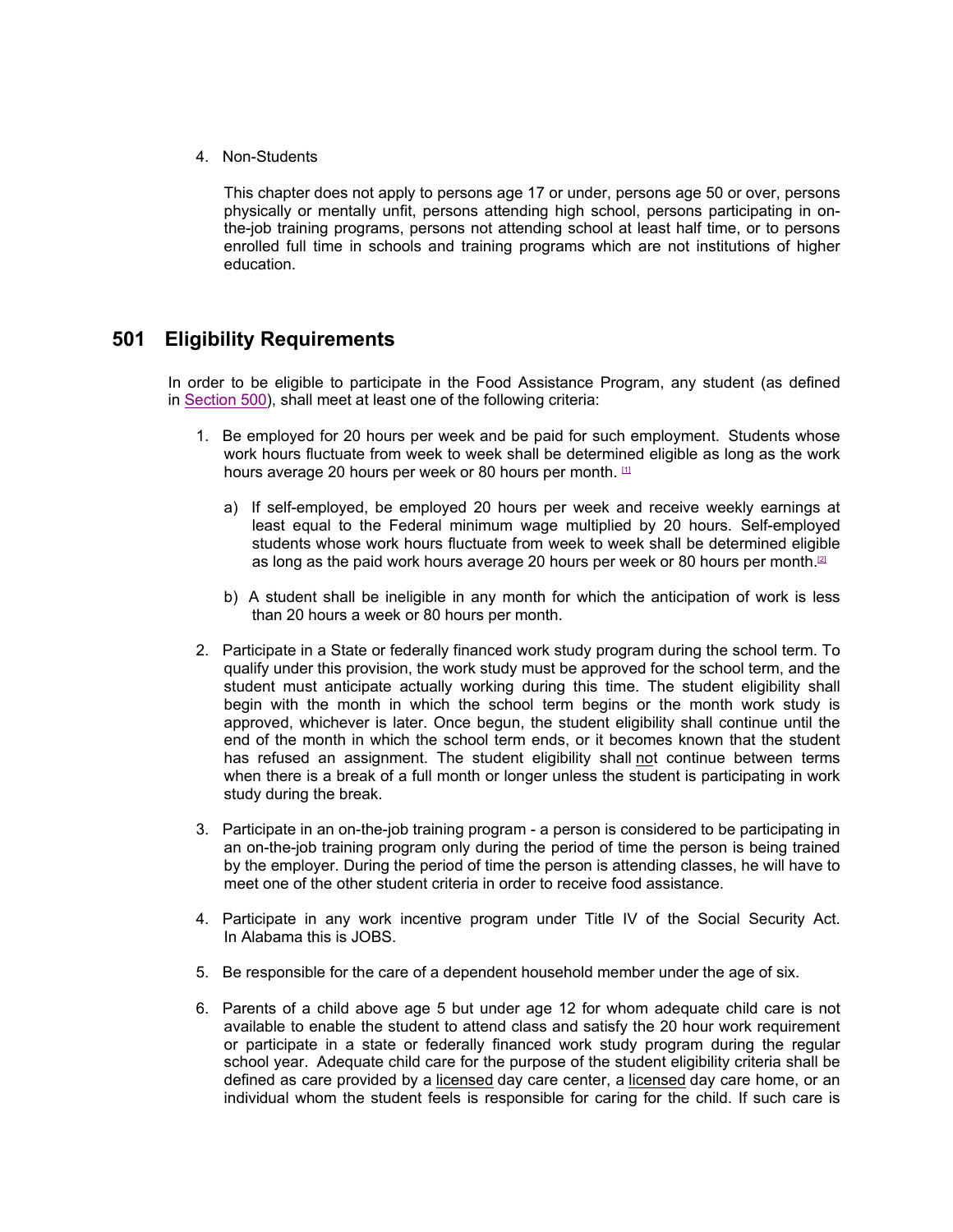being provided, the student is ineligible to participate. If such care is available, but is not currently being provided, the student is ineligible. Available shall be defined to mean vacancies in child care centers or licensed day care centers or licensed day care homes which are located within a reasonable proximity (as determined by the individual county department) of the student's residence or institution of higher education. In regard to other individuals such as neighbors or relatives, the student's statement as to whether or not such individuals are available to provide adequate care shall be accepted.

- 7. A single parent enrolled in an institution of higher education on a full time basis (as determined by the institution) and be responsible for the care of a dependent child under the age of 12. This provision applies in those situations where only one natural, adoptive or stepparent is in the same food stamp household as the child. For example, if one natural parent and a stepparent are living with the child, neither the natural parent nor the stepparent can qualify under this provision. If no natural, adoptive or stepparent is in the same food stamp household as the child, another full time student in the same food stamp household as the child may qualify for the eligible student status under this provision if he or she has parental control over the child and is not living with his or her spouse.
- 8. Assigned to or placed in a institution of higher education through or in compliance with one of the following:
	- a) A program under the W I A of 1998.
	- b) An employment and training program under the Food Stamp Act.
	- c) A program under Section 236 of the Trade Act of 1974.
	- d) A program for the purpose of employment and training (E and T) operated by a state or local government.
- 9. Receiving benefits from the Aid to Families with Dependent Children Program (AFDC).

### **502 Enrollment Status**

The enrollment status of a student shall begin on the first day of the school term of the institution of higher education. Such enrollment shall be deemed to continue through normal periods of class attendance, vacation, and recess, unless the student:

- 1. Graduates
- 2. Is suspended or expelled.
- 3. Drops out.
- 4. Does not intend to register for the next normal school term (excluding summer school).

Although the enrollment status of the student continues through normal periods of vacation and recess, the student must meet student eligibility criteria during these periods in order to qualify for food assistance.